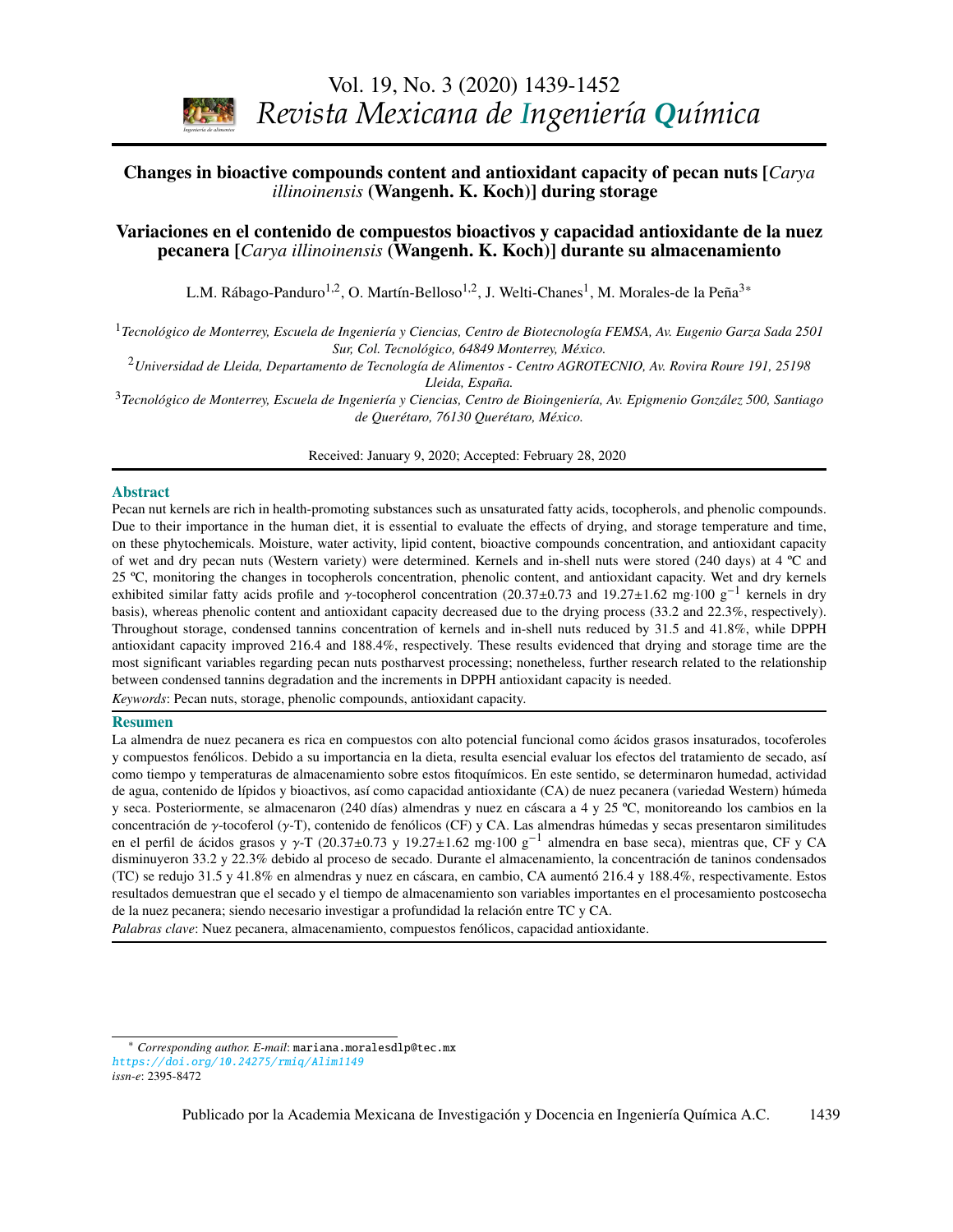# 1 Introduction

Pecan nuts [*Carya illinoinensis* (Wangenh. K. Koch)] are indigenous from Mexico and the United States, together they provide 92% of the worldwide pecan nut production (Bello-Huitle *et al*., 2010; Corral-Escárcega *et al*., 2017; International Nut & Dried Fruit Council, 2019). The pecan nut kernel, or edible part, has been recognized as a source of bioactive compounds; its lipid fraction contains monoand polyunsaturated fatty acids, tocopherols, and phytosterols that help diminish plasma cholesterol concentration and act as antioxidants preventing coronary heart disease (Atanasov *et al*., 2018; Fernandes and Cabral, 2007; Gong *et al*., 2017; U.S. Department of Agriculture, 2017), whereas its non-lipid fraction comprises a significant amount of phenolic compounds with reported biological and pharmacological properties (antibacterial, anticancer, anti-inflammatory, antioxidant, antiviral, immunomodulatory, and cardioprotective) (Flores-Martínez *et al*., 2016; Jia *et al*., 2018; Smeriglio *et al*., 2017).

Several research groups have focused on investigating the phytochemical profile of pecan nut kernels from different varieties (Flores-Córdova *et al*., 2017; Robbins *et al*., 2014) or growing location (de la Rosa *et al*., 2014; Domínguez-Avila *et al*., 2013), while their bioactive compounds changes during maturation are becoming an area of great interest (Bouali *et al*., 2014; Carrasco-Del Amor *et al*., 2017; Jia *et al*., 2018). However, a gap is found regarding the preservation of pecan nuts with outdated investigations directed to evaluate how processing impacts on kernels sensorial quality rather than on their phytochemical composition. For instance, Herrera (1994) investigated sensorial changes in dry pecan nut kernels collected at different harvest dates; Erickson *et al*. (1994) associated physical and chemical analyses to sensory changes of raw and roasted kernels stored at different conditions, and Kanamangala *et al*. (1999) analyzed shelf-life of reduced-lipid kernels stored at ambient temperature. There are other studies directed to extend pecan nuts shelf-life by applying edible coatings (Baldwin and Wood, 2006), evaluating different packaging materials (Oro *et al*., 2008), or using electron-beam irradiation (Villarreal-Lozoya *et al*., 2009). Therefore, the objective of this research was to investigate the impact of common practices related to pecan nuts processing (drying, storage temperatures, along with kernels and in-shell storage) on their bioactive compounds content (fatty acids, tocopherols, and phenolic compounds) and antioxidant capacity throughout storage.

# 2 Materials and methods

### *2.1 Pecan nut samples*

Pecan nuts (*Carya illinoinensis*) from the autumn 2017 harvest (Western variety) were donated by a producer from Cajeme, Sonora, Mexico (27°29'38"N, 109°56'20"W). In-shell wet pecans were collected directly from the orchard after shucks split, whereas in-shell dry pecans were obtained after a drying process in the producers' facility.

### *2.2 Chemicals*

Methanol (MeOH), tetrahydrofuran (THF), and water  $(H<sub>2</sub>O)$  HPLC grade were purchased from Sigma-Aldrich (USA) along with fatty acid methyl esters, δ-, γ-, and α-tocopherols, gallic acid, catechin, Folin-Ciocalteu reagent, 2,2-diphenyl-1-picrylhydrazyl (DPPH), 6-hydroxy-2,5,7,8-tetramethylchromane-2 carboxylic acid (trolox), fluorescein sodium salt, 2,2' azobis(2-methylpropionamidine) dihydrochloride  $(AAPH)$ , and sodium phosphate dibasic  $(Na<sub>2</sub>HPO<sub>4</sub>)$ . Ethanol (EtOH), sodium nitrite (NaNO<sub>2</sub>), and sodium hydroxide (NaOH) were purchased from DEQ (Mexico). Hexane, sulfuric acid  $(H<sub>2</sub>SO<sub>4</sub>)$ , and aluminum chloride hexahydrate  $(AICl<sub>3</sub>·6H<sub>2</sub>O)$  were acquired from Fermont (Mexico). Acetone and sodium carbonate anhydrous (Na<sub>2</sub>CO<sub>3</sub>) were obtained from Avantor Performance Materials (Mexico) and CTR Scientific (Mexico), respectively. Working solutions were protected from light and stored at -20 ºC.

## *2.3 Storage experiment*

Wet and dry in-shell pecans were visually inspected removing damaged or germinated nuts and classified into different experimental groups: wet and dry kernels stored at 4 ºC, and in-shell dry pecan nuts stored at 4 and 25 ºC. A portion of 30 g of kernels and their equivalent of in-shell nuts (100 g) were placed in 12×15 cm polyethylene bags (Filmpack S.A. de C.V., Mexico) and vacuum-sealed (EVD 4, TORREY, Mexico) until sampling day. Moisture, water activity  $(a_w)$ , lipid content, fatty acids profile, tocopherols,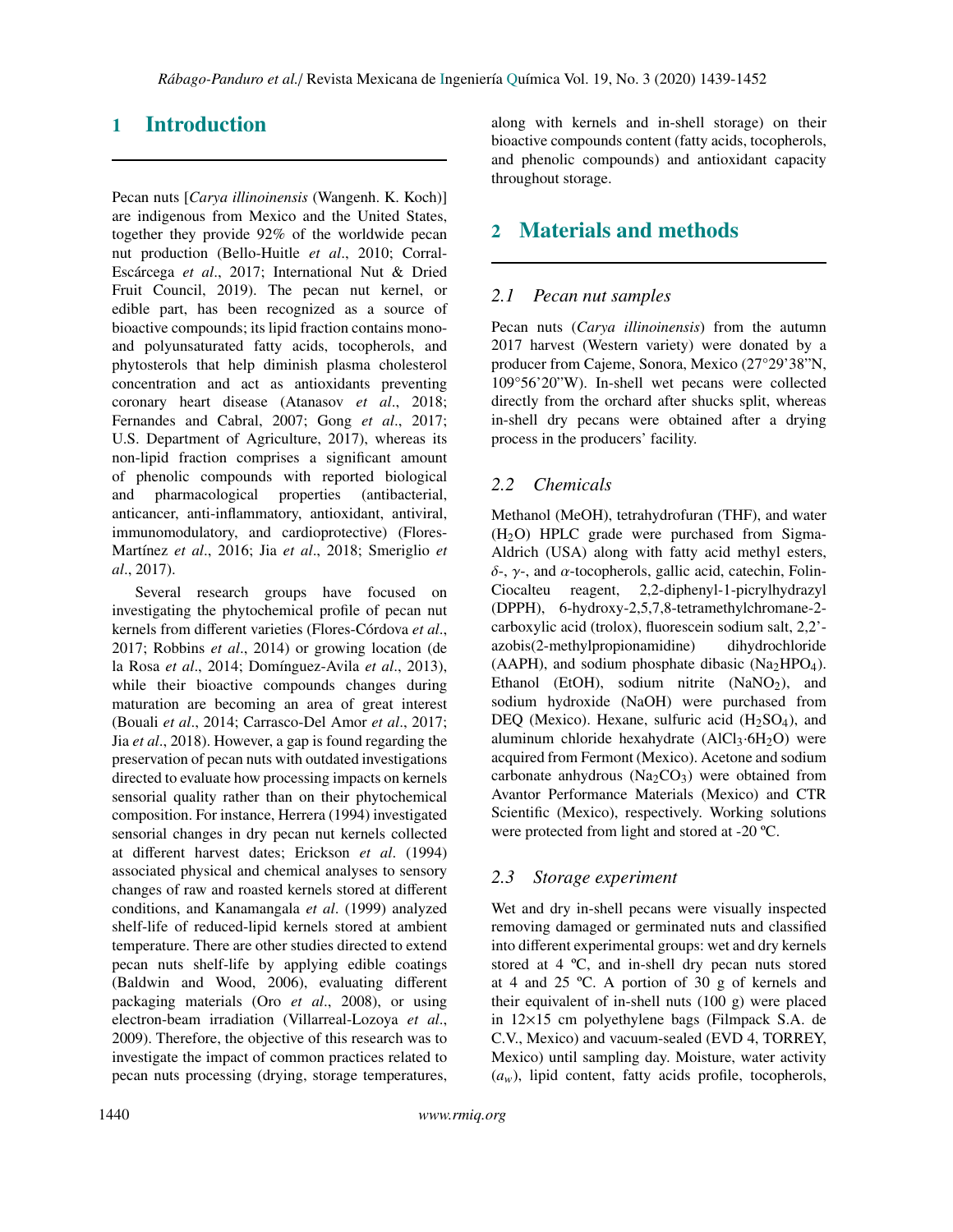total phenolic content (TPC), total flavonoids (TF), condensed tannins (CT), and antioxidant capacity were determined for wet and dry samples. TPC, TF, CT, and antioxidant capacity of wet and dry kernels were evaluated at days 0, 15, 30, 45, 60, 90, 120, 150, 210, and 240 while in-shell nuts were analyzed at day 0, 15, 60, 150, and 240. Tocopherols content of kernels and in-shell pecan nuts was determined at days 0 and 240.

### *2.4 Moisture content*

Moisture (2.5 g) was determined according to the 920.151 AOAC Official Method (AOAC, 1996) and expressed as g per 100 g of pecan nut kernels (dry basis, db).

### *2.5 Water activity (aw)*

Pecan nut kernels were ground using a laboratory mortar to determine  $a_w$  with a LabMaster- $a_w$ instrument (Novasina, Switzerland) at 25 ºC.

### *2.6 Lipid content*

Oil extraction was performed as reported by Villarreal-Lozoya *et al*. (2007) with modifications; pecan nut kernels were ground in a laboratory mortar, then samples  $(3.0 \text{ g})$  were defatted with hexane  $(1:10 \text{ w/v})$ using a homogenizer adapted with a S 25 N-25G-ST dispersing tool (IKA® T25 Ultra-turrax, IKA, Germany) for 1.5 min at 6,000 rpm. Next, samples were centrifuged (3.273 g, 15 min, 20 ºC) (Allegra X-12 Centrifuge, Beckman Coulter Inc., USA) and supernatants collected, this procedure was repeated three times. Pooled supernatants were concentrated using a medium-scale vacuum evaporator (2.5 h, 45 ºC) (Genevac RKCM-12060-SNN, SP Scientific, England). The extracted oil was used to determine lipid content gravimetrically in an air oven at 60 ºC for 24 h following the AOAC 960.39 procedure (AOAC, 1996). Lipid content was expressed as g per 100 g of pecan nut kernels db. Lipid fractions were stored (-20 °C) in 8 mL amber vial with  $N_2$  in the head-space and sealed with parafilm until analyses.

## *2.7 Fatty acids profile*

Lipid fraction of pecan nut kernels were analyzed using the methodology reported by Christie (1989). Samples  $(0.1 \text{ g})$  were dissolved in toluene  $(1:10 \text{ v/v})$ , then 2 mL of 2% MeOH:H2SO4 were added. Next,

the mixture was heated in a water bath at 80 ºC for 30 min, the fatty acids methyl esters obtained were recovered with hexane (5 mL), vortexed, and centrifuged (3.273 g, 15 min, 20 ºC). Aliquots of hexane  $(1 \mu L)$  were used for the identification and quantification of fatty acid methyl esters of pecan nut lipid fraction. Samples were analyzed using a gas chromatograph system with flame ionization detector (GC-FID) (Agilent 7890A, Agilent Technologies, USA) equipped with a 0.25  $\mu$ m, 0.25 mm  $\times$  30 m DB-23 capillary column (Agilent Technologies, USA). The temperature of injection and detector were 250 and 230 °C, respectively. The mobile phase was  $N_2$ at a flow rate of 1 mL/min. Fatty acids profile was identified by the retention time of myristic, palmitic, heptadecanoic, stearic, arachidic, palmitoleic, cis-9 heptadecenoic, oleic, behenic, eicosenoic, linoleic, and  $\alpha$ -linolenic standards (CAS 124-10-7, 112-39-0, 1731-92-6, 112-61-8, 1120-28-1, 1120-25-8, 1981-50- 6, 112-62-9, 929-77-1, 2390-09-2, 112-63-0, 301-00- 8, respectively). Results were expressed as g of fatty acid methyl ester per 100 g of pecan nut kernels db.

## *2.8 Tocopherols content*

Tocopherols were quantified using a modified procedure reported by Andrés *et al*. (2014). Lipid fraction samples (25 mg) were reconstituted in a mobile phase consisted of MeOH:Tetrahydrofuran: H<sub>2</sub>O (67:27:6) (1 mL). Aliquots (40  $\mu$ L) were injected into a Waters HPLC system with a photodiode array detector (HPLC-PDA) equipped with an In-Line Degasser AF, a 600 Controller, a 717 Plus Autosampler, and a 2996 Photodiode Array Detector (Waters Corporation, USA). Tocopherols separation was achieved using a 5  $\mu$ m, 4.6 mm × 250 mm Waters Spherisorb ODS2 column (Waters Corporation, USA) set at 25 ºC and an isocratic elution at a flow rate of 1 mL/min. Standard curves were prepared (0.3 - 3.5 mM) for the quantification of  $\delta$ -,  $\gamma$ -, and  $\alpha$ -tocopherol (CAS 119-13-1, 54-28-4, and 59-02-9, respectively), and the detector was set at 290 nm. Results were expressed as mg of tocopherol per 100 g of pecan nut kernels db.

## *2.9 Phenolic compounds and condensed tannins extraction*

A non-lipid fraction was obtained from the extraction of pecan nut lipid fraction by removing the remaining hexane using a tube-scale vacuum evaporator (2.5 h, 45 ºC) (Genevac EZ-2.3, SP Scientific, England) and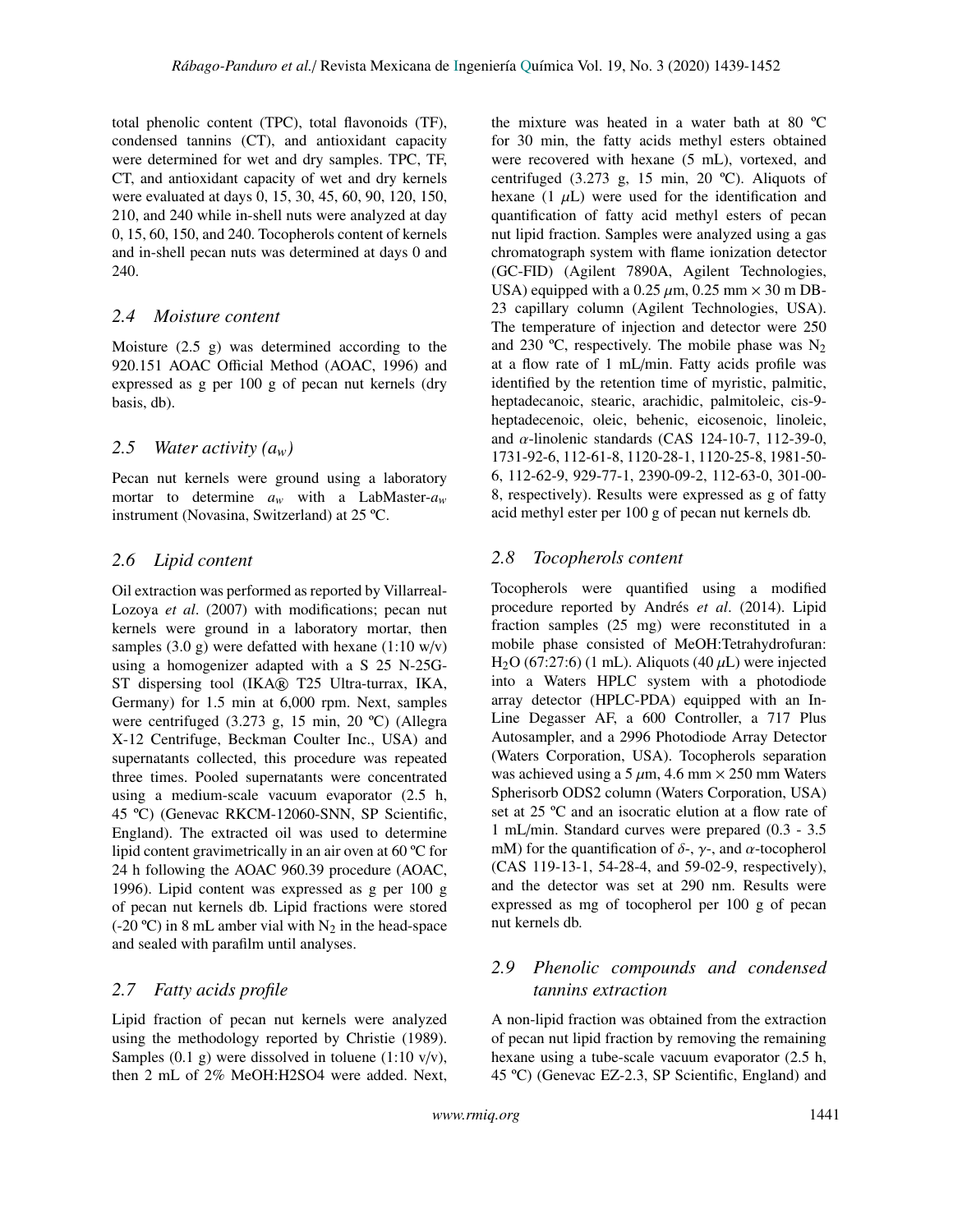sieving the pellet. Samples were stored at -20 ºC in 6×15 cm polyethylene bags and vacuum sealed until aqueous and methanolic extraction. Aqueous extracts were used to determine TPC, TF, and antioxidant capacity whereas CT was evaluated in methanolic extracts.

#### *2.9.1 Aqueous extraction of phenolic compounds*

Phenolic compounds from non-lipid fraction were extracted as reported by Wu *et al*. (2004) and Vazquez-Flores *et al*. (2017). The extraction method was selected after comparison against other procedures (data not showed). Samples of non-lipid fractions (0.3 g) were placed in 15 mL centrifuge tubes along with an extraction solution (Acetone:H2O:CH3COOH, 70:29.5:0.5) in a 1:10 w/v proportion and sonicated in an ultrasonic bath (Ultrasonic Cleaner 97043-970, VWR, China) for 30 min with agitation every 10 min. Next, samples were centrifuged (3.273 g, 15 min, 20 ºC) and supernatants collected. The extraction process was performed twice. After evaporation of the pooled supernatants, using the tube-scale vacuum evaporator  $(2.5 \text{ h}, 45 \text{ °C})$ , aqueous extracts were diluted to 5 mL with distilled water in a volumetric flask. Aqueous extracts were stored in 15 mL centrifuge tubes protected from light at -20 ºC until analyses.

#### *2.9.2 Methanolic extraction of condensed tannins*

Methanolic extraction was performed according to Villarreal-Lozoya *et al*. (2007). Non-lipid fraction  $(0.1 \text{ g})$  and  $1\%$  MeOH:HCl  $(1:30 \text{ w/v})$  were placed in a water bath (20 min, 30 ºC) and vortexed at 0, 10, and 20 min of reaction. Afterwards, supernatants were collected by centrifugation  $(3.273 \text{ g}, 15 \text{ min}, 20 \text{ }^{\circ}\text{C}).$ This procedure was performed once. Methanolic extracts were diluted using 5 mL volumetric flasks with 1% MeOH:HCl and stored in 15 mL centrifuge tubes protected from light at -20 ºC until analyses.

#### *2.9.3 Total phenolic content*

TPC analysis was based on the Folin-Ciocalteu method reported by Singleton and Rossi (1965) and adapted by Villarreal-Lozoya *et al*. (2007). The Folin-Ciocalteu solution (6.25:100 v/v) was prepared using nanopure water. Samples from aqueous extraction (13  $\mu$ L) were loaded in a 96-well flat bottom plate (Costar® Assay Plate #9017, Corning, USA) along with 221  $\mu$ L of Folin-Ciocalteu solution and led to react for 3 min in the dark. Next,  $26 \mu L$  of

 $0.5 M$  Na<sub>2</sub>CO<sub>3</sub> were added and allowed to react for 2.5 h in darkness. After this time, absorbance was measured at 765 nm using a microplate reader (Synergy HT Plate Reader, Bio-Tek Instruments Inc., VT). TPC was determined by comparing absorbance of the samples against a standard curve of gallic acid  $(0.1-1.0 \text{ mg} \cdot \text{mL}^{-1})$ . Results were expressed as  $\mu$ mology and equivalents per g of pecan nut kernels  $(\mu \text{mol})$ gallic acid equivalents per g of pecan nut kernels ( $\mu$ mol  $GAE·g^{-1}$  db).

#### *2.9.4 Total flavonoids*

TF were determined as reported by de la Rosa *et al*. (2011) adapted for microplate reader measurements. Aliquots from aqueous extracts (100  $\mu$ L) were loaded in a 48-well flat bottom plate (Nunc<sup>TM</sup> Multidish 48-well plate #150787, Thermo Scientific, Denmark) followed by 420  $\mu$ L of distilled water and 30  $\mu$ L of 0.5 M NaNO2. After 5 min, 0.75 M AlCl<sub>3</sub> (30  $\mu$ L) was added and led to react for 3 min. Later, 0.5 M NaOH (30  $\mu$ L) was pipetted and the plate was incubated (30 min, 25 ºC) in darkness. Absorbance measurements were made at 510 nm and a standard curve of catechin  $(0.1-0.5 \text{ mg} \cdot \text{mL}^{-1})$  was used to report TF as  $\mu$ mologiechin equivalents per g of pecan nut kernels ( $\mu$ mol catechin equivalents per g of pecan nut kernels  $(\mu \text{mol})$  $CE·g^{-1}$  db).

#### *2.9.5 Condensed tannins*

CT were quantified using the HCl-vanillin method reported by Price *et al*. (1978) and modified by Herald *et al*. (2014). A stock solution of vanillin was prepared by dissolving 1.0 g of vanillin in 100 mL of 4% MeOH:HCl. Before analysis, vanillin solution was diluted  $(1:1 \text{ } v/v)$  with 8% MeOH:HCl and placed in a water bath at 30 °C. Methanolic extracts (30  $\mu$ L) were pipetted in a 96-well flat bottom plate followed by vanillin dilution (150  $\mu$ L) and incubated at 30 °C for 20 min. A 1% MeOH:HCl solution was used as blank and absorbance measurements were made at 500 nm. A standard curve of catechin  $(1.0\n-3.5$  mg·mL<sup>-1</sup>) was made to measure CT content of methanolic extracts. Results were expressed as  $\mu$ mol CE·g<sup>-1</sup> db.

### *2.10 Antioxidant capacity*

To spectrophotometric screening of antioxidant capacity of pecan nuts, two *in vitro* methods based on different mechanisms were selected: DPPH that determines antioxidants ability to transfer one electron to reduce free radicals, and ORAC that measures quenching ability of antioxidants by hydrogen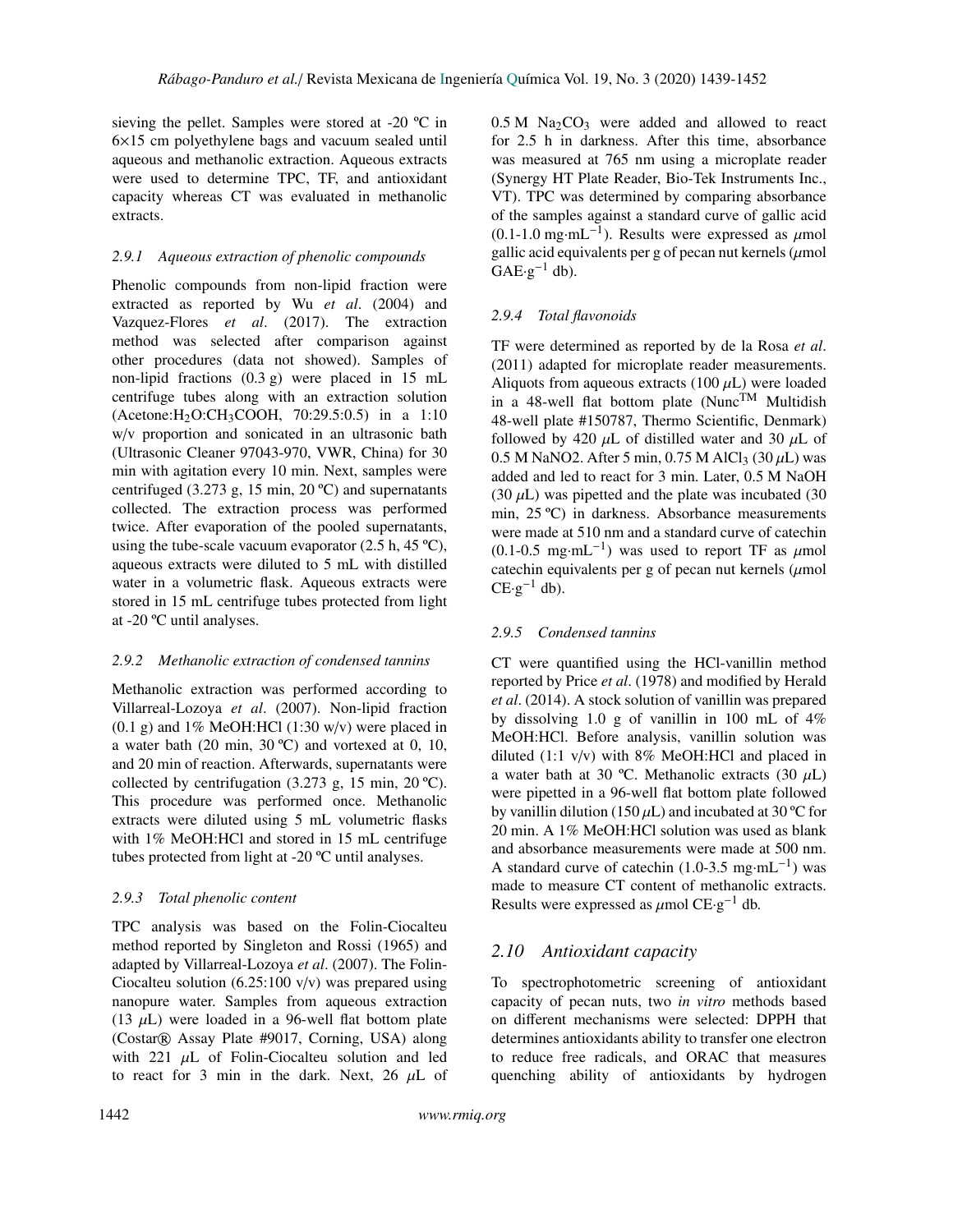donation (Granato *et al*., 2018; Shivakumar and Kumar, 2018).

### *2.10.1 DPPH radical scavenging capacity (DPPH)*

DPPH was performed according to Villarreal-Lozoya *et al*. (2007). To optimize reaction time, preliminary experiments were performed employing the diluted solution of DPPH (data not showed). A DPPH stock solution was prepared by dissolving 0.01 g of DPPH in 25 mL of MeOH. Prior to each analysis, the DPPH stock solution was diluted (1.5:10 v/v) in MeOH. Aqueous extracts were pipetted  $(26 \mu L)$  into 96 well flat bottom plate. To avoid light exposure, 234  $\mu$ L of diluted DPPH was added using the dispenser module of the microplate reader. Absorbance measurements were made at 515 nm and registered every minute until 15 min of reaction. Trolox was used for the standard curve  $(0.02-0.10 \text{ mg} \cdot \text{mL}^{-1})$  to express the results as  $\mu$ mol trolox equivalents per g of pecan nut kernels  $(\mu \text{mol TE} \cdot \text{g}^{-1} \text{ db}).$ 

#### *2.10.2 Oxygen radical absorbance capacity (ORAC)*

As described by Held (2005), fluorescein solutions, AAPH solution, and samples dilutions were prepared in 0.075 M phosphate buffer (pH 7.4). Prior to analysis, the fluorescein stock solution (0.003 M) was diluted (1:5000 v/v) and an AAPH solution was prepared (0.15 M). Samples of aqueous extracts (25  $\mu$ L) were placed in a 96-well black round bottom plate (Costar® Assay Plate #3792, Corning, USA) in addition to fluorescein dilution (150  $\mu$ L) and incubated (30 min, 37 ºC) in darkness. After incubation, AAPH solution was added  $(25 \mu L)$  and fluorescence measured at 485 nm for excitation and 520 nm for emission employing a microplate reader. Fluorescence decrement was read every minute during 90 min. Trolox was used to prepare the standard curve  $(0.025-0.0025$  mg·mL<sup>-1</sup>) and results were expressed as  $\mu$ mol TE·g<sup>-1</sup> db.

### *2.11 Statistical analysis*

All measurements along with pecan nut oil extraction were done by triplicate. To determine the effect of storage conditions on bioactive compounds content of pecan nuts, an One-way ANOVA followed by Tukey statistical test for multiple means comparison along with Pearson correlation analysis were performed  $(\alpha=0.05)$ , using Minitab 18 software (Minitab® 18.1, USA).

## 3 Results and discussion

### *3.1 E*ff*ect of drying processing on pecan nuts composition*

Moisture, *aw*, lipid content, fatty acids profile, tocopherols and phenolic compounds content, along with antioxidant capacity of wet and dry kernels are shown in Table 1. The drying process, intended to preserve quality attributes of pecan nuts and avoid lipid oxidation (Kader, 2013; Olguín Rojas *et al*., 2019), decreased the moisture content of wet kernels from  $7.10\pm0.89$  to  $2.28\pm0.08$  g·100 g<sup>-1</sup> db with a consequent reduction of  $a_w$  (from 0.89 to 0.49) and an increment of lipid content (from 67.36±0.07 to 69.60±0.23 g·100 g<sup>-1</sup> db). The moisture,  $a_w$ , and lipid content of dry kernels were in the range of values reported by Fernandes *et al*. (2017), Flores-Córdova *et al*. (2016), and the U.S. Department of Agriculture (2017).

The major fatty acids identified in pecan nut kernels were oleic and linoleic acids representing more than 85.0% of their total lipid content: wet samples contained a higher concentration of monounsaturated fatty acids, specifically oleic acid (17.9%), while no differences between wet and dry kernels were observed in total saturated and polyunsaturated fatty acids. However, myristic acid was higher in wet samples (11.8%) and  $\alpha$ -linolenic acid on dry samples (16.9%). The effect of drying has been studied in other nuts such as macadamia nuts (Phatanayindee *et al*., 2012) and walnuts (Fu *et al*., 2016) which also presented a reduction on oleic acid, whereas  $\alpha$ -linolenic acid was not affected. The maintenance of  $\alpha$ -linolenic acid concentration was attributed to a decrement in lipoxygenase (LOX) activity (Fu *et al*., 2016).

Regarding to copherols group, only  $\gamma$ -tocopherol was identified showing a similar content in wet and dry kernels. These values (20.37±0.73 and 19.27±1.62 mg·100 g−<sup>1</sup> kernels db) were comparable to concentrations reported by Yao *et al*. (1992) for Western Schley pecan nuts and Fernandes *et al*. (2017) for cold-pressed pecan oil  $(28.43\pm1.46$  and  $27.27\pm1.78$  mg·100 g<sup>-1</sup> oil for wet and dry samples, respectively).

The drying process produced a decrement on phenolic compounds content (TPC 33.2%, TF 54.0%, and CT 63.4%) and antioxidant capacity (DPPH 22.3% and ORAC 45.9%) of pecan nuts.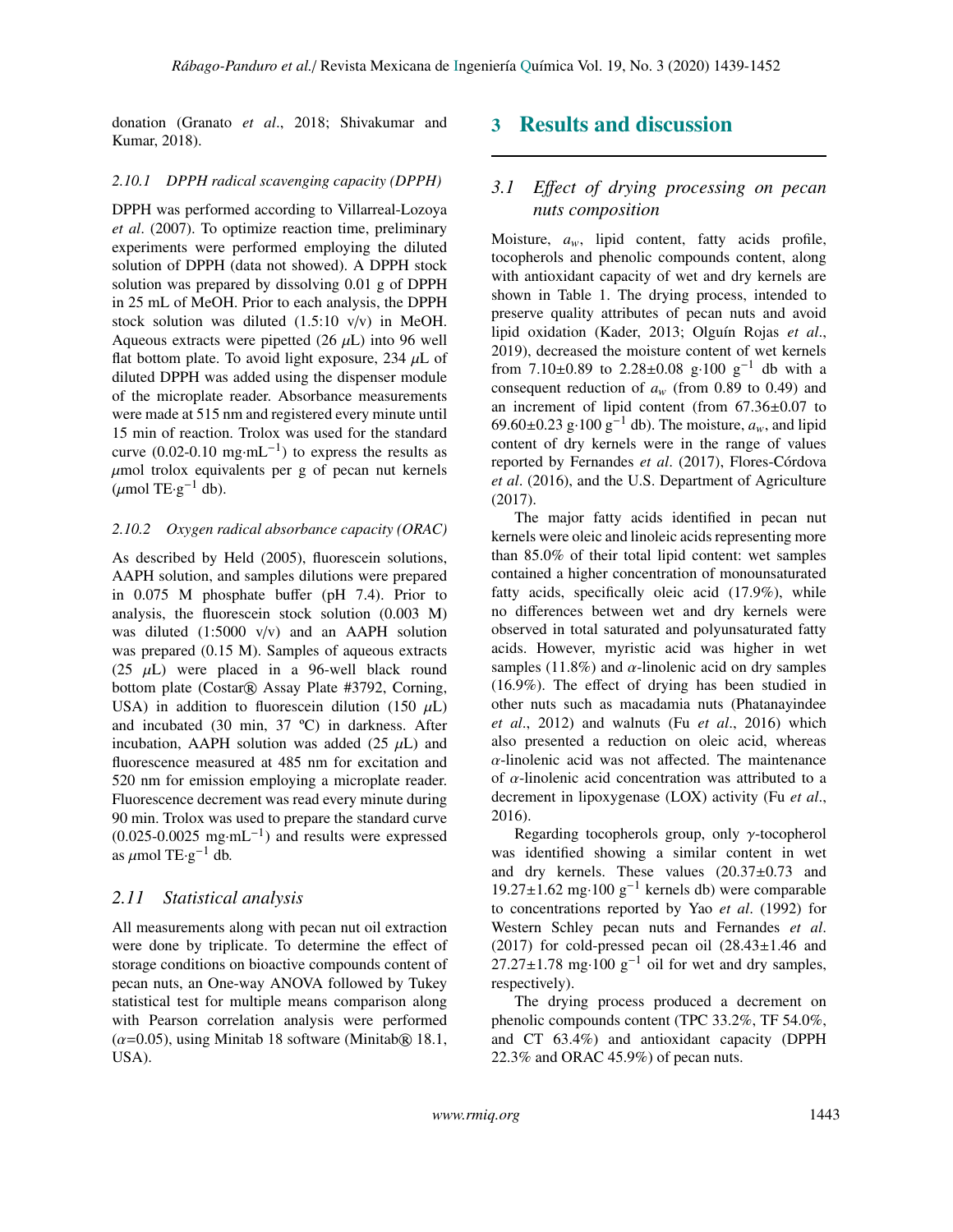Table 1. Effect of drying processing on moisture, aw, lipid content, fatty acids profile, tocopherols content, phenolic compounds concentration, and antioxidant capacity of Western pecan nut kernels.

|                                         | WET    |                 |       |        | DRY    |                 |      |        |
|-----------------------------------------|--------|-----------------|-------|--------|--------|-----------------|------|--------|
| <b>Moisture</b><br>$g \cdot 100 g^{-1}$ | 7.10   | 土               | 0.89  | a      | 2.28   | 土               | 0.08 | b      |
| aw                                      | 0.84   | Ŧ               | 0.01  | a      | 0.49   | Ŧ               | 0.01 | b      |
| Lipid content<br>$g \cdot 100 g^{-1}$   | 67.36  | 土               | 0.07  | b      | 69.60  | Ŧ               | 0.23 | a      |
| <b>Fatty acids profile</b>              |        |                 |       |        |        |                 |      |        |
| $g \cdot 100 g^{-1}$<br>Myristic        | 0.08   | Ŧ               | 0.00  | a      | 0.07   | Ŧ               | 0.00 | b      |
| Palmitic                                | 5.67   | Ŧ               | 0.21  | a      | 5.40   | $\pm$           | 0.36 | a      |
| Heptadecanoic                           | 0.05   | Ŧ               | 0.00  | a      | 0.05   | Ŧ               | 0.00 | a      |
| Stearic                                 | 1.83   | Ŧ               | 0.07  | a      | 1.71   | Ŧ               | 0.12 | a      |
| Arachidic                               | 0.08   | Ŧ               | 0.00  | a      | 0.08   | Ŧ               | 0.01 | a      |
| <b>Total SFA</b>                        | 7.71   | ±.              | 0.29  | a      | 7.31   | ±               | 0.49 | a      |
| Palmitoleic                             | 0.05   | Ŧ               | 0.00  | a      | 0.05   | Ŧ               | 0.00 | a      |
| Cis-9-Heptadecenoic                     | 0.00   | Ŧ.              | 0.00  | b      | 0.04   | Ŧ               | 0.00 | a      |
| Oleic                                   | 35.63  | Ŧ.              | 1.36  | a      | 30.18  | Ŧ               | 2.03 | b      |
| <b>Behenic</b>                          | 0.68   | Ŧ.              | 0.04  | a      | 0.70   | Ŧ               | 0.05 | a      |
| Eicosenoic                              | 0.17   | Ŧ               | 0.00  | a      | 0.18   | Ŧ               | 0.01 | a<br>b |
| <b>Total MUFA</b>                       | 36.53  | ±.              | 1.41  | a<br>a | 31.14  | ±.              | 2.10 | a      |
| Linoleic                                | 24.99  | Ŧ               | 0.96  | b      | 27.75  | Ŧ               | 1.86 | a      |
| α-Linolenic                             | 0.99   | Ŧ.              | 0.04  | a      | 1.17   | Ŧ.              | 0.08 | a      |
| <b>Total PUFA</b>                       | 26.13  | ±.              | 1.00  |        | 28.92  | ±               | 1.94 |        |
| <b>Tocopherols content</b>              |        |                 |       |        |        |                 |      |        |
| mg $\cdot$ 100 g <sup>-1</sup>          |        |                 |       |        |        |                 |      |        |
| δ-Tocopherol                            |        | ND              |       | a      |        | ND              |      | a      |
| y-Tocopherol                            | 20.37  | ±.<br><b>ND</b> | 0.73  |        | 19.27  | ±.<br><b>ND</b> | 1.62 |        |
| α-Tocopherol                            |        |                 |       |        |        |                 |      |        |
| <b>Phenolic compounds concentration</b> |        |                 |       |        |        |                 |      |        |
| Total phenolic content                  | 109.52 | Ŧ               | 4.13  | a      | 82.20  | $\pm$           | 3.85 | b      |
| umol gallic acid $EQ \cdot g^{-1}$      |        |                 |       |        |        |                 |      |        |
| Total flavonoids                        | 31.91  | Ŧ               | 1.34  | a      | 20.72  | Ŧ               | 1.54 | b      |
| umol catechin EQ·g-1                    |        |                 |       |        |        |                 |      |        |
|                                         |        |                 |       |        |        |                 |      |        |
| Condensed tannins                       | 298.09 | 土               | 20.11 | a      | 182.44 | Ŧ               | 5.58 | b      |
| $\mu$ mol catechin EQ·g <sup>-1</sup>   |        |                 |       |        |        |                 |      |        |
| Antioxidant capacity                    |        |                 |       |        |        |                 |      |        |
| <b>DPPH</b>                             | 62.07  | $\pm$           | 2.71  | a      | 50.75  | $\pm$           | 2.69 | b      |
| $\mu$ mol trolox EQ·g <sup>-1</sup>     |        |                 |       |        |        |                 |      |        |
|                                         |        |                 |       |        |        |                 |      |        |
| ORAC                                    | 182.14 | 土               | 2.00  | a      | 124.85 | Ŧ               | 5.42 | b      |
| umol trolox EQ·g-1                      |        |                 |       |        |        |                 |      |        |

Concentrations were expressed in g of pecan nut kernels in dry basis. *aw*, water activity; SFA, saturated fatty acids; MUFA, monounsaturated fatty acids; PUFA, polyunsaturated fatty acids; ND, not detected; EQ, equivalents; DPPH, 2,2 diphenyl-1-picrylhydrazyl method; ORAC, oxygen radical absorbance capacity method. Means with different letters within rows are significantly different according to ANOVA Tukey statistical test ( $\alpha$ =0.05).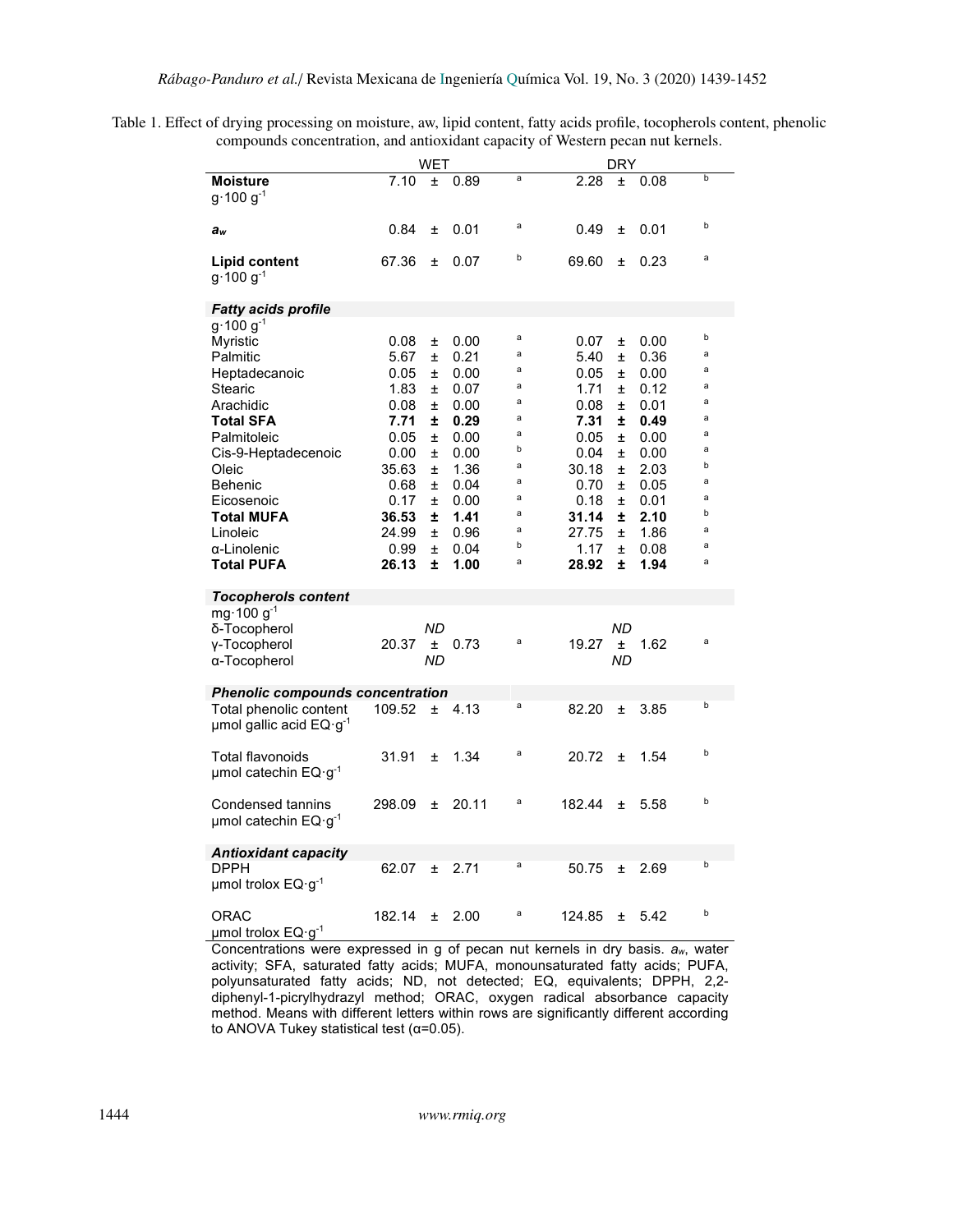Christopoulos and Tsantili (2012) along with Wang *et al*. (2018) also reported losses in phenolic compounds of wet walnuts and hazelnuts after drying. Wang *et al*. (2018) proposed that moderate temperatures might promote phenolic compounds oxidation by enhancing enzymatic activity, while phenolic compounds could be released at high temperatures. Despite this, TPC concentrations were comparable to the values reported by de la Rosa *et al*. (2014) and Flores-Córdova *et al*. (2017); besides TF and CT concentrations were 2.1 and 3.1 folds higher than those reported for pecans from Chihuahua, Mexico (de la Rosa *et al*., 2014). Antioxidant capacity evaluated by DPPH was 2.9 folds higher in wet and dry samples compared to those reported by Jia *et al*. (2019) for Western pecan nuts, whereas ORAC values were comparable to the total antioxidant capacity reported for commercial pecans (Wu *et al*., 2004).

### <span id="page-6-0"></span>*3.2 E*ff*ect of storage conditions on pecan nuts composition*

The storage of wet and dry kernels along with in-shell nuts at 4 and 25 ºC impacted differently their retention percentage of  $γ$ -tocopherol. Better preservation of  $γ$ tocopherol was observed in dry kernels and in-shell pecan nuts than wet kernels. At day 240, retention percentage of dry kernels was 73.1% while in-shell pecans maintained 58.3 and 69.3% of their initial concentration at 4 and 25 ºC, respectively. In contrast, wet kernels retained only 52.8% of their γ-tocopherol concentration after 210 days of storage at 4 ºC; further analyses were not possible due to wet samples deterioration by mold growth. Yao *et al*. (1992) reported a comparable concentration for dry pecan nut kernels stored at 24 ºC, while Momchilova *et al*. (2017) observed higher retention of tocopherols in dry kernels than in in-shell dry hazelnuts; this was related to the maintenance of moisture in in-shell hazelnuts inducing an increment on lipids oxidation rate. Wet samples presented the highest moisture and  $a_w$  values that have been associated to oxidative rancidity of nuts (Shahidi and John, 2013; Troller and Christian, 2014) and might promote degradation of tocopherols.

The effect of storage conditions on the phenolic content and antioxidant capacity of pecan nuts is shown in Figure 1. Wet kernels maintained a higher concentration of phenolic compounds and antioxidant capacity throughout storage with a significant increment of TPC (8.7%), TF (7.1%), CT (22.2%), and ORAC (21.3%) on day 15. Similar to these results, Christopoulos and Tsantili (2012) observed an increase in phenolic compounds of wet walnut kernels after 20 days of storage at 1 ºC; the authors associated this effect with a rise in phenylalanine ammonia-lyase (PAL) activity due to chilling stress. Likewise, Corral-Escárcega *et al*. (2017) proposed the abiotic stress as a technique to increase phenolic compounds content in different food matrices. A further study of Christopoulos and Tsantili (2015) related PAL activity to the synthesis of 4 hydroxybenzoic, 2,4-dihydroxybenzoic, syringic, and vanillic acids while no relation to ellagic acid was found. Identification of 4-hydroxybenzoic, syringic, and ellagic acids have been previously reported in pecan nut kernels by Robbins *et al*. (2015). Hence, the increment in phenolic content of wet pecan nut kernels might be attributed to the synthesis of phenolic acids. Even though wet kernels exhibited higher concentrations of phenolic compounds, they developed mold growth after 210 days of storage, with dry samples being more stable during storage. In-shell pecan nuts stored at 4 ºC preserved a higher content of phenolic compounds compared to other dry samples. This could be related to polyphenols migration from shells to kernels (Santerre, 1994). Also, in-shell preservation at low temperatures has been reported to extend nuts shelf-life by preventing skin darkening and lipids oxidation (Gardea *et al*., 2011; Kader, 2013; Shahidi and John, 2010).

Total phenolic content of wet and dry kernels along with in-shell nuts stored at 4 ºC remained above  $85.54 \pm 1.46$ , 68.14 $\pm 3.97$ , and  $74.26 \pm 2.97$   $\mu$ mol  $GAE·g<sup>-1</sup>$  db, respectively. These were the lowest concentrations observed during pecan nuts storage, representing 78.1, 62.2, and 67.8% of their initial concentration. No changes in the TPC of in-shell samples stored at 25 °C were observed (Fig. 1A). Wet kernels preserved 98.8% of their initial total flavonoids content after 210 days of storage, whereas TF increased by 39.4% in dry kernels and 23.9% on in-shell samples at day 240 (Fig. 1B). Contrarily, a marked decrement in condensed tannins was observed during pecan nuts storage (Fig. 1C). Wet and dry kernels lost 35.2 and 31.5% of CT concentration, respectively, by the end of the storage. CT of inshell samples were highly influenced by storage temperature decreasing 41.8 and 53.3% at 4 and 25 ºC, respectively, at day 240. This decrement could be caused by condensed tannins polymerization throughout storage. Senter and Forbus (1978) reported non-enzymatic polymerization of condensed tannins in pecan nut kernels from Stuart and Western Schley varieties stored at 32 ºC for 112 days, while do Prado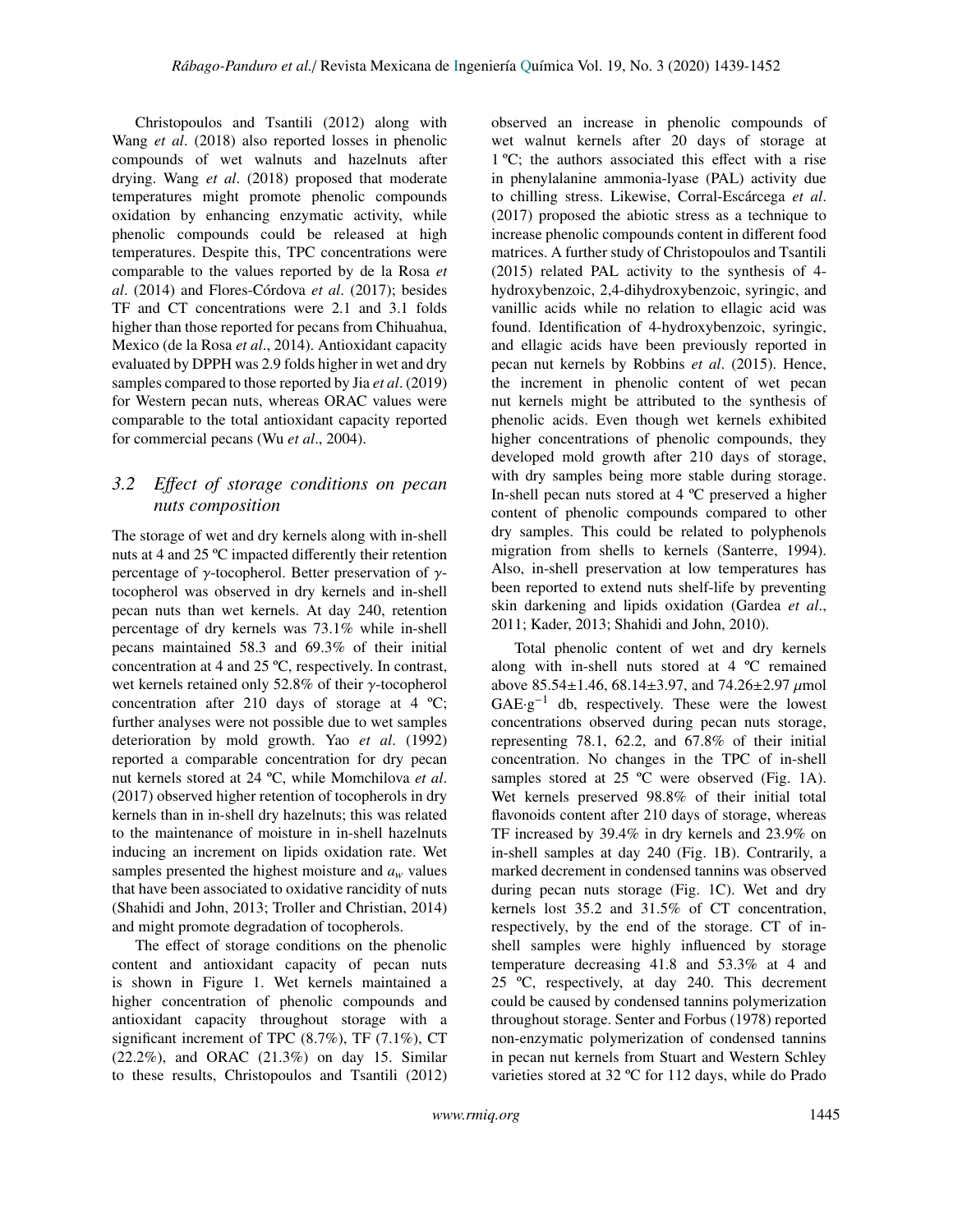*et al*. (2013) associated red coloration of spray-dried extracts of pecan shells with phlobaphenes formation. The determination of CT is based on a reaction between the vanillin reagent and the terminal unit of condensed tannins (Vazquez-Flores *et al*., 2017), thus a possible explanation for the reduction of CT in stored pecan nuts might be that polymerization of condensed tannins decreases the number of terminal units available to react with vanillin reagent.

Regarding the antioxidant capacity, a similar trend was found between kernels and in-shell pecan nuts: DPPH incremented after 90 days of storage (Fig. 1D). Dry and wet kernels reached their highest antioxidant capacity at days 90 and 120 improving 216.4 and 224.7% compared to their initial concentrations. Likewise, DPPH values of in-shell nuts increased by 188.4 and 199.8% in samples stored at 4 and 25 ºC, respectively, towards the end of the storage.



Fig. 1. Changes in total phenolic content (A), total flavonoids (B), condensed tannins (C), and antioxidant capacity by DPPH (D) and ORAC (E) of Western pecan nuts during 240 days (d) of storage at different conditions: wet kernels at  $4^{\circ}C$  ( $\blacksquare$ ), dry kernels at  $4^{\circ}C$  ( $\blacksquare$ ), in-shell nuts at  $4^{\circ}C$  ( $\blacksquare$ ), and in-shell nuts at  $25^{\circ}C$  ( $\blacksquare$ ). Concentrations were expressed as  $\mu$ mol equivalents (EQ) per g of pecan nut kernels in dry basis (db). DPPH, 2,2-diphenyl-1-picrylhydrazyl free radical scavenging method; ORAC, oxygen radical absorbance capacity method. Means with different letters within storage conditions are significantly different according to ANOVA Tukey statistical test ( $\alpha$ =0.05).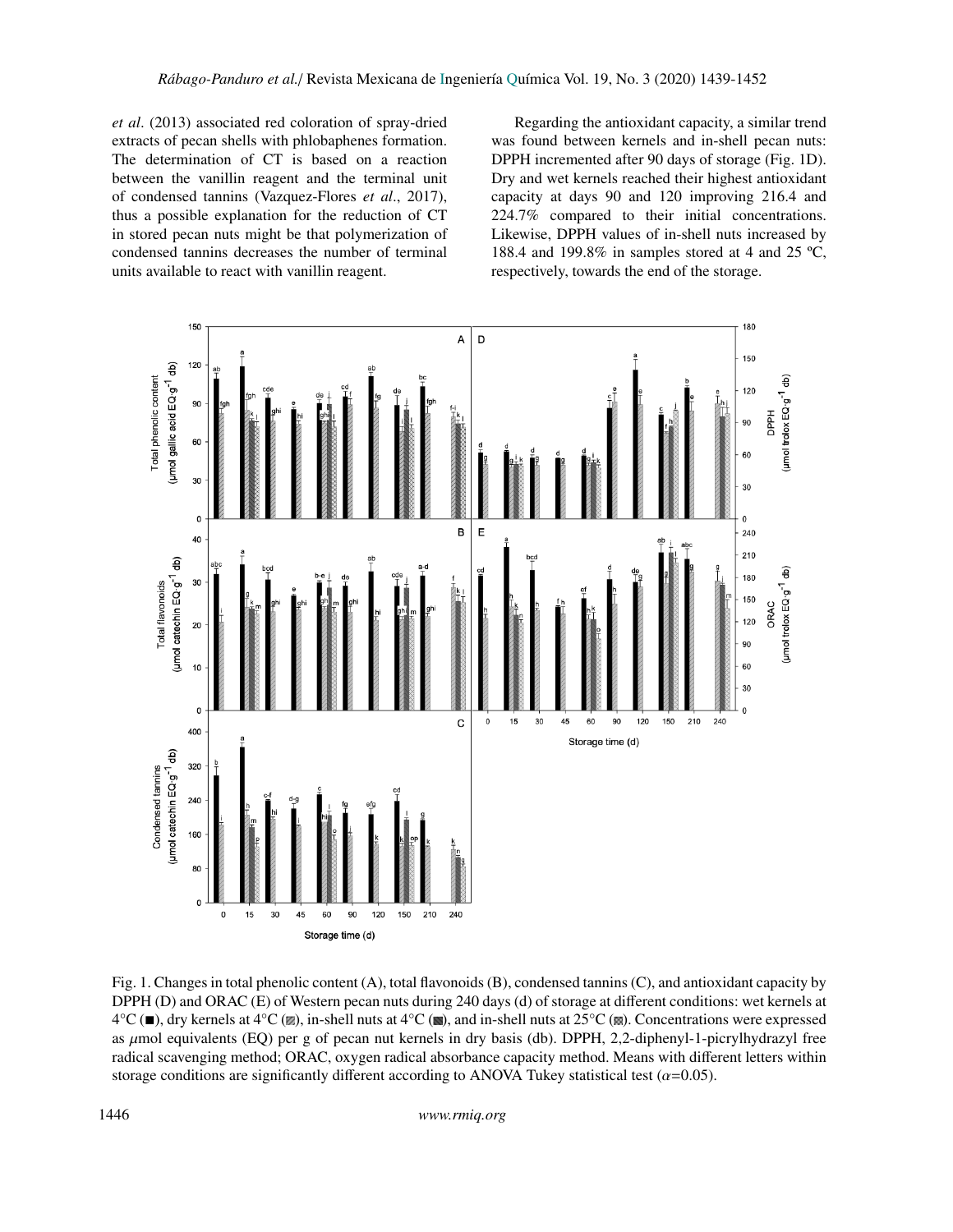Table 2. Pearson correlation coefficients (r) for the relation of condensed tannins content and antioxidant capacity by DPPH and ORAC of Western kernels and in-shell pecan nuts stored for 240 days ( $\alpha$ =0.05).

|                                                                           |               | Antioxidant capacity |             |             |          |  |  |  |  |
|---------------------------------------------------------------------------|---------------|----------------------|-------------|-------------|----------|--|--|--|--|
|                                                                           |               |                      | <b>DPPH</b> | <b>ORAC</b> |          |  |  |  |  |
| Condensed tannins                                                         | $(^{\circ}C)$ | p-value              |             | p-value     |          |  |  |  |  |
| <b>Kernels</b>                                                            |               |                      |             |             |          |  |  |  |  |
| <b>WET</b>                                                                | 4             | 0.001                | $-0.576$    | 0.105       | 0.297    |  |  |  |  |
| <b>DRY</b>                                                                | 4             | 0.000                | $-0.774$    | 0.000       | $-0.739$ |  |  |  |  |
| In-shell                                                                  |               |                      |             |             |          |  |  |  |  |
| <b>DRY</b>                                                                | 4             | 0.006                | $-0.651$    | 0.606       | $-0.145$ |  |  |  |  |
| <b>DRY</b>                                                                | 25            | 0.008                | $-0.633$    | 0.568       | $-0.154$ |  |  |  |  |
| DPPH, 2,2-diphenyl-1-picrylhydrazyl free radical scavenging method; ORAC, |               |                      |             |             |          |  |  |  |  |

oxygen radical absorbance capacity method.

ORAC antioxidant capacity differed between pecan nut samples (Fig. 1E) increasing after 150 days of storage in dry kernels (150.1%) and inshell nuts (170.8 and 160.3% at 4 and 25 ºC, respectively); while in wet kernels the highest value was observed at day 15 (121.3%). Pearson correlation coefficients were calculated to associate the decrement in condensed tannins content and the increment in antioxidant capacity of pecan nuts (Table 2). A negative moderate linear relationship was observed between CT and DPPH of kernels and in-shell pecan nuts, suggesting that antioxidant capacity evaluated by DPPH increases along with the decrement of CT concentrations. As complex polyphenols, condensed tannins are characterized by their amphipathic nature and degree of polymerization, both closely related to their chemical properties (Macías-Cortés *et al*., 2020; Vazquez-Flores *et al*., 2017): Nicoli *et al*. (2002) along with Bors and Michel (2002) reported that the antioxidant capacity of larger polyphenols is related to an increase in their number of reactive hydroxyl groups that allow charge delocalization, while Shivakumar and Kumar (2018) mentioned that condensed tannins possessed higher radical scavenging activity within phenolic compounds. Hence, CT polymerization during storage could be linked to the increment of DPPH antioxidant capacity due to the enhancement of electron-transfer reactions capable to stabilize DPPH radicals. On the contrary, associations between ORAC and CT values were not statistically significant. This method is based on a competitive reaction between antioxidants and a fluorescent probe for the stabilization of AAPH radicals by hydrogen donation (Roy *et al*., 2010), which could explain the differences in the antioxidant capacity measurements observed in this study. These findings are an indicative of the antioxidant properties of pecan nuts; at earlier stages of the storage predominate hydrogen donor reactions while, after 90 days of storage, radical-scavenging reactions increase probably due to polymerization of condensed tannins.

# **Conclusions**

From the results of this study, drying processing and storage time appear to have the highest impact on phytochemical composition and antioxidant capacity of pecan nuts. The drying process decreased kernels initial content of phenolic compounds (33.2%) and antioxidant capacity (22.3%); however, helped to preserve TPC and TF concentration along 240 days despite storage temperature and kernel or in-shell storage. Throughout storage, a decrement in CT content (31.5 and 41.8%) along with a significant increment of DPPH antioxidant capacity (188.4 and 216.4%) were observed in kernels and inshell nuts. These results indicate the importance of storage conditions on pecan nuts bioactive compounds and their health-related properties. Nevertheless, more research is needed to better understand the polymerization reactions and changes of *in vivo* antioxidant capacity that occurred during pecan nuts storage.

### *Acknowledgements*

The authors recognize the support from Tecnológico de Monterrey and Consejo Nacional de Ciencia y Tecnología (CONACYT) scholarship programs. Also acknowledge Enrique Orozco Parra for the donation of pecan nuts utilized in this study.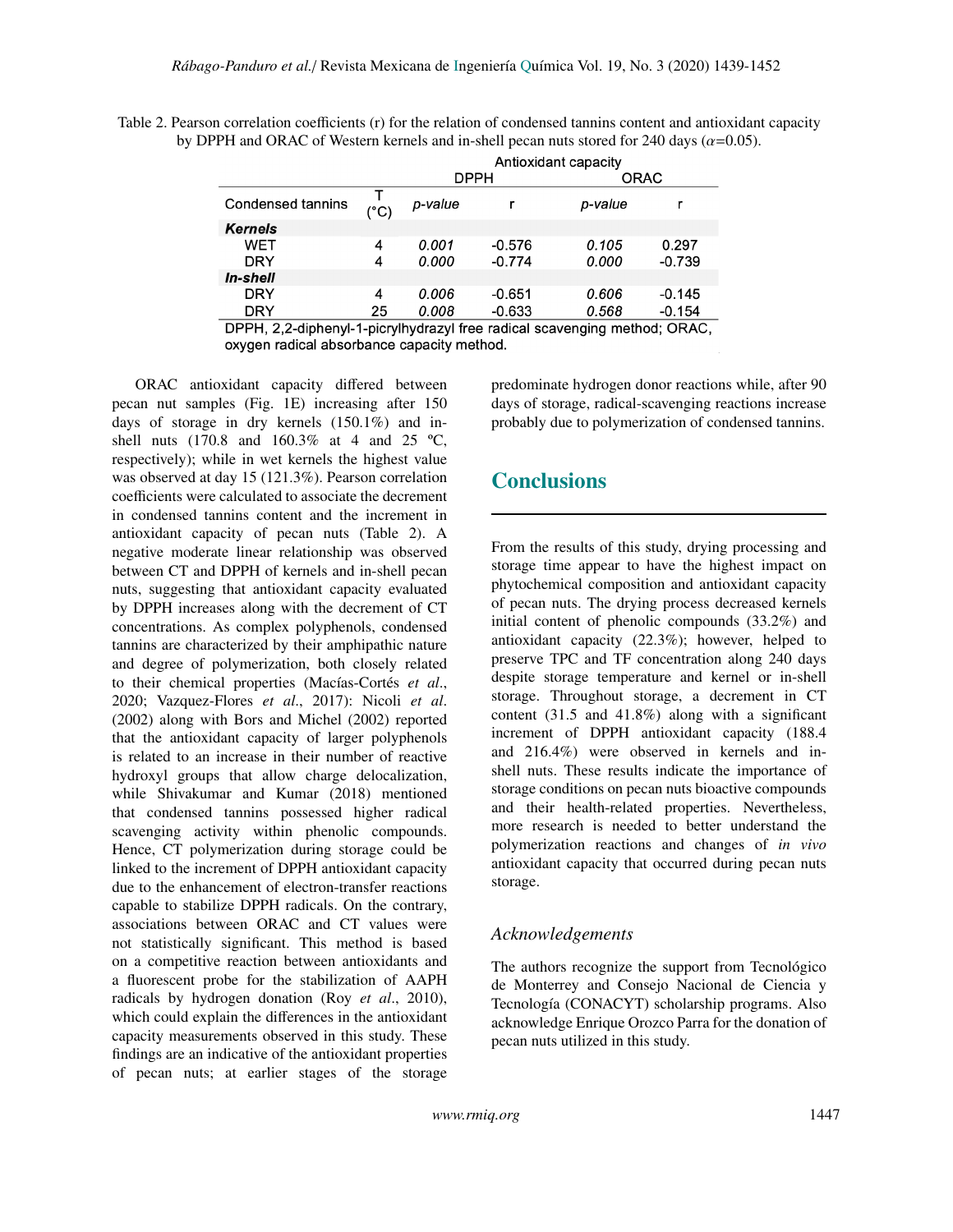# References

- Andrés, V., Villanueva, M. J., Tenorio, M. D. (2014). Simultaneous determination of tocopherols, retinol, ester derivatives and  $\beta$ -carotene in milkand soy-juice based beverages by HPLC with diode-array detection. *LWT - Food Science and Technology 58*, 557-562. [https://doi.org/](https://doi.org/10.1016/j.lwt.2014.03.025) [10.1016/j.lwt.2014.03.025](https://doi.org/10.1016/j.lwt.2014.03.025)
- AOAC (1996). Official Methods of Analysis. *AOAC International.*
- Atanasov, A. G., Sabharanjak, S. M., Zengin, G., Mollica, A., Szostak, A., Simirgiotis, M., Huminiecki, Ł., Horbanczuk, O. K., Nabavi, Seyed M. N., Mocan, A. (2018). Pecan nuts: A review of reported bioactivities and health effects. *Trends in Food Science and Technology 71*, 246-257. [https://doi.org/10.1016/j.](https://doi.org/10.1016/j.tifs.2017.10.019) [tifs.2017.10.019](https://doi.org/10.1016/j.tifs.2017.10.019)
- Baldwin, E. A., Wood, B. (2006). Use of edible coating to preserve pecans at room temperature. *HortScience 41*, 188-192.
- Bello-Huitle, V., Atenco-Fernández, P., Reyes-Mazzoco, R. (2010). Adsorption studies of methylene blue and phenol onto pecan and castile nutshells prepared by chemical activation. *Revista Mexicana de Ingeniería Química 9*, 313-322.
- Bors, W., Michel, C. (2002). Chemistry of the antioxidant effect of polyphenols. *Annals of the New York Academy of Sciences 957*, 57-69. [https://doi.org/10.1111/j.1749-6632.](https://doi.org/10.1111/j.1749-6632.2002.tb02905.x) [2002.tb02905.x](https://doi.org/10.1111/j.1749-6632.2002.tb02905.x)
- Bouali, I., Trabelsi, H., Herchi, W., Martine, L., Albouchi, A., Bouzaien, G., Sifi, S., Boukhchina, S., Berdeaux, O. (2014). Analysis of pecan nut (*Carya illinoinensis*) unsaponifiable fraction. Effect of ripening stage on phytosterols and phytostanols composition. *Food Chemistry 164*, 309-316. [https://doi.](https://doi.org/10.1016/j.foodchem.2014.05.029) [org/10.1016/j.foodchem.2014.05.029](https://doi.org/10.1016/j.foodchem.2014.05.029)
- Carrasco-Del Amor, A. M., Aguayo, E., Collado-González, J., Guy, A., Galano, J. M., Durand, T., Gil-Izquierdo, Á. (2017). Impact of processing conditions on the phytoprostanes profile of three types of nut kernels. *Free Radical*

*Research 51*, 141-147. [https://doi.org/10.](https://doi.org/10.1080/10715762.2017.1288909) [1080/10715762.2017.1288909](https://doi.org/10.1080/10715762.2017.1288909)

- Christie, W. W. (1989). The preparation of derivatives of fatty acids. *Gas Chromatography and Lipids: A Practical Guide*. Pp. 37-38. Oily Press. [https://doi.org/10.1016/](https://doi.org/10.1016/0031-9422(89)80324-3) [0031-9422\(89\)80324-3](https://doi.org/10.1016/0031-9422(89)80324-3)
- Christopoulos, M. V., Tsantili, E. (2012). Storage of fresh walnuts (*Juglans regia* L.) - Low temperature and phenolic compounds. *Postharvest Biology and Technology 73*, 80-88. [https://doi.org/10.1016/j.](https://doi.org/10.1016/j.postharvbio.2012.06.001) [postharvbio.2012.06.001](https://doi.org/10.1016/j.postharvbio.2012.06.001)
- Christopoulos, M. V., Tsantili, E. (2015). Participation of phenylalanine ammonia-lyase (PAL) in increased phenolic compounds in fresh cold stressed walnut (*Juglans regia* L.) kernels. *Postharvest Biology and Technology 104*, 17-25. [https://doi.org/10.1016/j.](https://doi.org/10.1016/j.postharvbio.2015.03.003) [postharvbio.2015.03.003](https://doi.org/10.1016/j.postharvbio.2015.03.003)
- Corral-Escárcega, M. C., Ruiz-Gutiérrez, M. G., Quintero-Ramos, A., Meléndez-Pizarro, C. O., Lardizabal-Gutiérrez, D., Campos-Venegas, K. (2017). Use of biomass-derived from pecan nut husks (*Carya illinoinensis*) for chromium removal from aqueous solutions. Column modeling and adsorption kinetics studies. *Revista Mexicana de Ingeniería Química 16*, 939-953.
- de la Rosa, L. A., Alvarez-Parrilla, E., Shahidi, F. (2011). Phenolic compounds and antioxidant activity of kernels and shells of mexican pecan (*Carya illinoinensis*). *Journal of Agricultural and Food Chemistry 59*, 152-162. [https://](https://doi.org/10.1021/jf1034306) [doi.org/10.1021/jf1034306](https://doi.org/10.1021/jf1034306)
- de la Rosa, L. A., Vazquez-Flores, A. A., Alvarez-Parrilla, E., Rodrigo-García, J., Medina-Campos, O. N., Ávila-Nava, A., González-Reyes, S., Pedraza-Chaverri, J. (2014). Content of major classes of polyphenolic compounds, antioxidant, antiproliferative, and cell protective activity of pecan crude extracts and their fractions. *Journal of Functional Foods 7*, 219- 228. [https://doi.org/10.1016/j.jff.](https://doi.org/10.1016/j.jff.2014.02.008) [2014.02.008](https://doi.org/10.1016/j.jff.2014.02.008)
- do Prado, A. C. P., Manion, B. A., Seetharaman, K., Deschamps, F. C., Barrera Arellano, D., Block,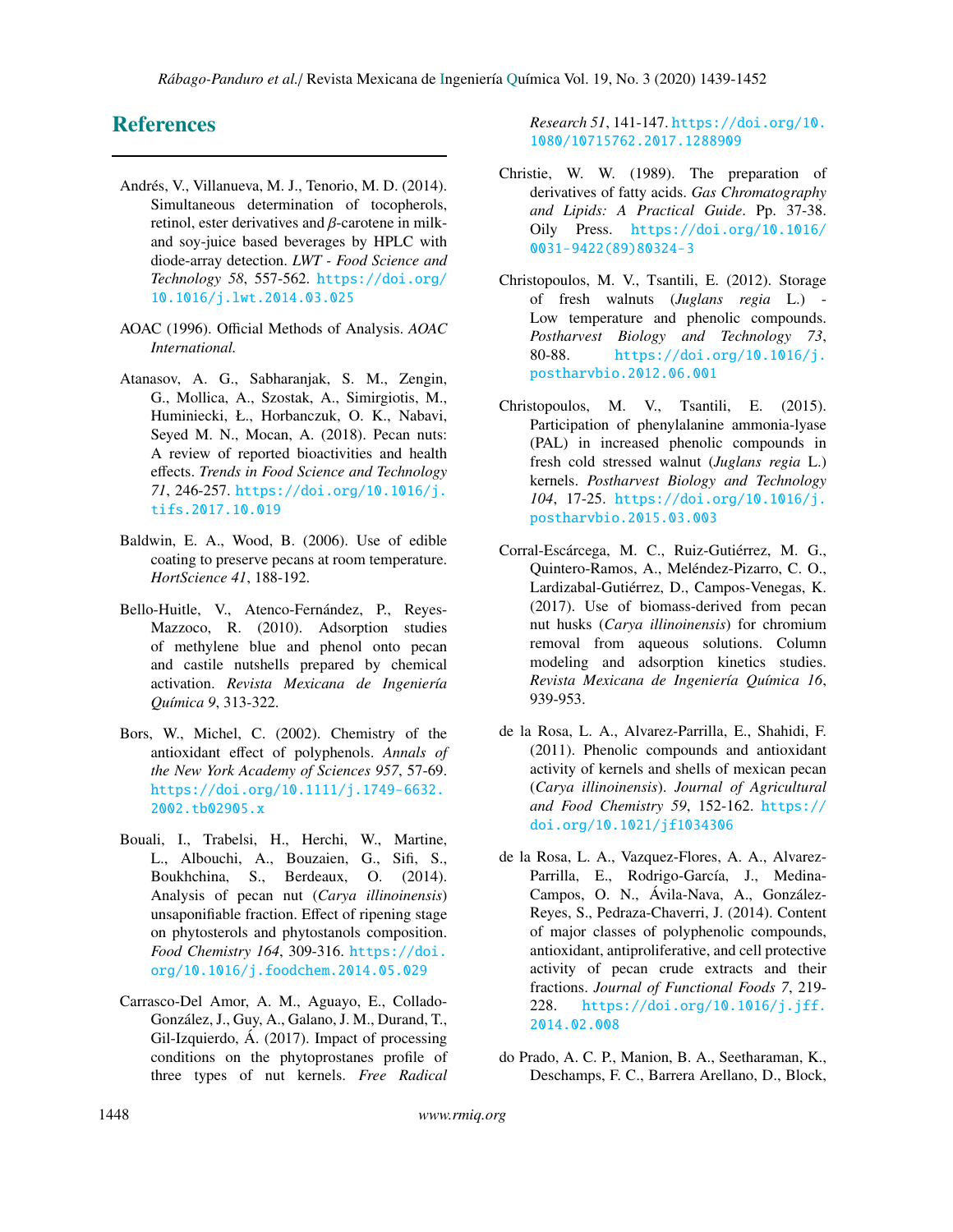J. M. (2013). Relationship between antioxidant properties and chemical composition of the oil and the shell of pecan nuts [*Carya illinoinensis* (Wangenh) C. Koch]. *Industrial Crops and Products 45*, 64-73. [https://doi.org/10.](https://doi.org/10.1016/j.indcrop.2012.11.042) [1016/j.indcrop.2012.11.042](https://doi.org/10.1016/j.indcrop.2012.11.042)

- Domínguez-Avila, J. A., Alvarez-Parrilla, E., González-Aguilar, G. A., Villa-Rodríguez, J., Olivas-Orozco, G. I., Molina Corral, J., Gómez-García, M. C., De la Rosa, L. A. (2013). Influence of growing location on the phytochemical content of pecan (*Carya illinoinensis*) oil. *Journal of Food Research 2*, 143-152. [https://doi.org/10.5539/jfr.](https://doi.org/10.5539/jfr.v2n5p143) [v2n5p143](https://doi.org/10.5539/jfr.v2n5p143)
- Erickson, M. C., Santerre, C. R., Malingre, M. E. (1994). Oxidative stability in raw and roasted pecans: Chemical, physical, and sensory measurements. *Journal of Food Science 59*, 1234-1238.
- Fernandes, G. D., Gómez-Coca, R. B., Pérez-Camino, M. del C., Moreda, W., Barrera-Arellano, D. (2017). Chemical characterization of major and minor compounds of nut oils: Almond, hazelnut, and pecan nut. *Journal of Chemistry 2017*, 1-11. [https://doi.org/10.](https://doi.org/10.1155/2017/2609549) [1155/2017/2609549](https://doi.org/10.1155/2017/2609549)
- Fernandes, P., Cabral, J. M. S. (2007). Phytosterols: Applications and recovery methods. *Bioresource Technology 98*, 2335-2350. [https:](https://doi.org/10.1016/j.biortech.2006.10.006) [//doi.org/10.1016/j.biortech.2006.](https://doi.org/10.1016/j.biortech.2006.10.006) [10.006](https://doi.org/10.1016/j.biortech.2006.10.006)
- Flores-Córdova, M. A., Sánchez-Chávez, E., Chávez-Mendoza, C., García-Hernández, J. L., Preciado-Rangel, P. (2016). Bioactive compounds and phytonutrients in edible part and nutshell of pecan (*Carya illinoinensis*). *Cogent Food* & *Agriculture 2*, 1-12. [https:](https://doi.org/10.1080/23311932.2016.1262936) [//doi.org/10.1080/23311932.2016.](https://doi.org/10.1080/23311932.2016.1262936) [1262936](https://doi.org/10.1080/23311932.2016.1262936)
- Flores-Córdova, M. A., Sánchez, E., Muñoz-Márquez, E., Ojeda-Barrios, D. L., Soto-Parra, J. M., Preciado-Rangel, P. (2017). Phytochemical composition and antioxidant capacity in Mexican pecan nut. *Emirates Journal of Food and Agriculture 29*, 346- 350. [https://doi.org/10.9755/ejfa.](https://doi.org/10.9755/ejfa.EJFA-2016-08-1075) [EJFA-2016-08-1075](https://doi.org/10.9755/ejfa.EJFA-2016-08-1075)
- Flores-Martínez, H., León-Campos, C., Estarrón-Espinosa, M., Orozco-Ávila, I. (2016). Process optimization for the extraction of antioxidants from mexican oregano (*Lippia graveolens* HBK) by the response surface methodology (RSM) approach. *Revista Mexicana de Ingeniería Química 15*, 773-785.
- Fu, M., Qu, Q., Yang, X., Zhang, X. (2016). Effect of intermittent oven drying on lipid oxidation, fatty acids composition and antioxidant activities of walnut. *LWT - Food Science and Technology 65*, 1126-1132. [https://doi.org/10.1016/](https://doi.org/10.1016/j.lwt.2015.10.002) [j.lwt.2015.10.002](https://doi.org/10.1016/j.lwt.2015.10.002)
- Gardea, A. A., Martínez-Téllez, M. A., Yahia, E. M. (2011). Pecan (Carya illinoiensis (Wangenh.) K. Koch.). *Postharvest Biology and Technology of Tropical and Subtropical Fruits* (Vol. 4). Pp. 143-166. Woodhead Publishing Limited. [https://doi.org/10.](https://doi.org/10.1533/9780857092618.143) [1533/9780857092618.143](https://doi.org/10.1533/9780857092618.143)
- Gong, Y., Pegg, R. B., Carr, E. C., Parrish, D. R., Kellett, M. E., Kerrihard, A. L. (2017). Chemical and nutritive characteristics of tree nut oils available in the U.S. market. *European Journal of Lipid Science and Technology 119*, 1-15. [https://doi.org/10.1002/ejlt.](https://doi.org/10.1002/ejlt.201600520) [201600520](https://doi.org/10.1002/ejlt.201600520)
- Granato, D., Shahidi, F., Wrolstad, R., Kilmartin, P., Melton, L. D., Hidalgo, F. J., Miyashita, K., Camp, J., Alasalvar, C., Ismail, A. B., Elmore, S., Birch, G. G., Charalampopoulos, D., Astley, S. B., Pegg, R., Zhou, P., Finglas, P. (2018). Antioxidant activity, total phenolics and flavonoids contents: Should we ban in vitro screening methods? *Food Chemistry 264*, 471-475. [https://doi.org/10.1016/](https://doi.org/10.1016/j.foodchem.2018.04.012) [j.foodchem.2018.04.012](https://doi.org/10.1016/j.foodchem.2018.04.012)
- Held, P. (2005). Performing oxygen radical absorbance capacity assays with synergy<sup>TM</sup>HT. *Application Note, Biotek*, 9. Retrieved from [http://www.biotek.com/resources/](http://www.biotek.com/resources/docs/ORAC_Assay_Application_Note.pdf) [docs/ORAC\\_Assay\\_Application\\_Note.pdf](http://www.biotek.com/resources/docs/ORAC_Assay_Application_Note.pdf)
- Herald, T. J., Gadgil, P., Perumal, R., Bean, S. R., Wilson, J. D. (2014). High-throughputmicroplate HCl-vanillin assay for screening tannin content in sorghum grain. *Journal of the Science of Food and Agriculture 94*, 2133-2136. [https:](https://doi.org/10.1002/jsfa.6538) [//doi.org/10.1002/jsfa.6538](https://doi.org/10.1002/jsfa.6538)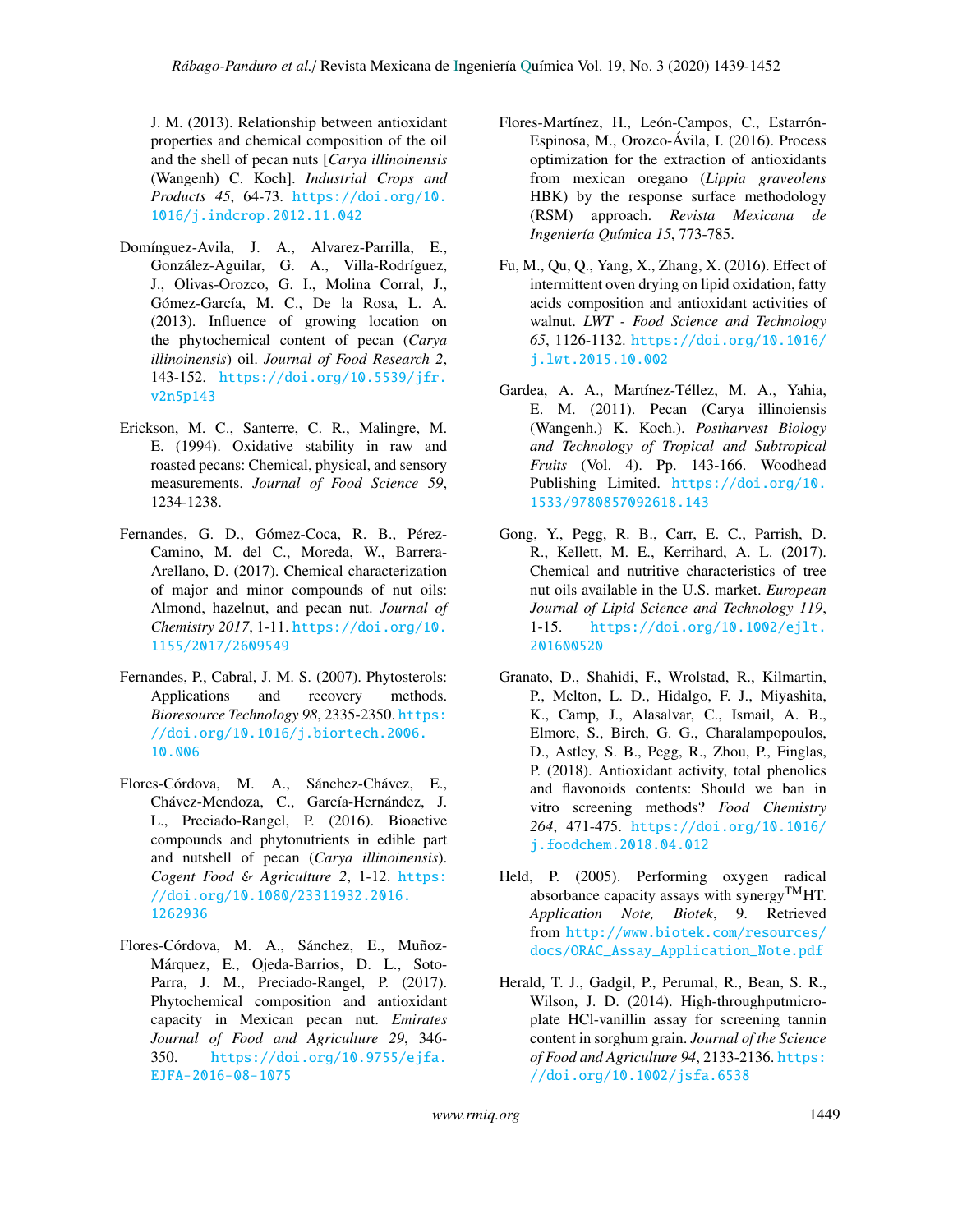- Herrera, E. A. (1994). Early harvest and oven drying temperatures influence pecan kernel flavor. *Hortscience 29*, 671-672.
- International Nut & Dried Fruit Council. (2019). *Nuts* & *Dried Fruits Statistical Yearbook* 2018/2019. [https://doi.org/10.1002/](https://doi.org/10.1002/9781118464663) [9781118464663](https://doi.org/10.1002/9781118464663)
- Jia, X., Luo, H., Xu, M., Wang, G., Xuan, J., Guo, Z. (2019). Investigation of nut qualities of pecan cultivars grown in China. *Journal of Plant Sciences 7*, 117-124. [https://doi.org/](https://doi.org/10.11648/j.jps.20190705.13) [10.11648/j.jps.20190705.13](https://doi.org/10.11648/j.jps.20190705.13)
- Jia, X., Luo, H., Xu, M., Zhai, M., Guo, Z., Qiao, Y., Wang, L. (2018). Dynamic changes in phenolics and antioxidant capacity during pecan (*Carya illinoinensis*) kernel ripening and its phenolics profiles. *Molecules 23*, 1-17. [https://doi.](https://doi.org/10.3390/molecules23020435) [org/10.3390/molecules23020435](https://doi.org/10.3390/molecules23020435)
- Kader, A. A. (2013). Impact of nut postharvest handling, de-shelling, drying and storage on quality. *Improving the Safety and Quality of Nuts*. Pp. 22-34. Woodhead Publishing Limited. [https://doi.org/10.1533/](https://doi.org/10.1533/9780857097484.1.22) [9780857097484.1.22](https://doi.org/10.1533/9780857097484.1.22)
- Kanamangala, R. V., Maness, N. O., Smith, M. W., Brusewitz, G. H., Knight, S., Chinta, B. (1999). Reduced lipid pecans: Chemical alterations and implications for quality maintenance during storage. *Journal of the American Society for Horticultural Science 124*, 389-398.
- Macías-Cortés, E., Gallegos-Infante, J. A., Rocha-Guzmán, N. E., Moreno-Jiménez, M. R., Medina-Torres, L., González-Laredo, R. F. (2020). Microencapsulation of phenolic compounds: Technologies and novel polymers. *Revista Mexicana de Ingeniera Quimica 19*, 491-521. [https://doi.org/10.24275/](https://doi.org/10.24275/rmiq/Alim642) [rmiq/Alim642](https://doi.org/10.24275/rmiq/Alim642)
- Momchilova, S. M., Taneva, S. P., Zlatanov, D., Antova, G. A., Angelova-Romova, M. J., Blagoeva, E. (2017). Fatty acids, tocopherols and oxidative stability of hazelnuts during storage. *Bulgarian Chemical Communications 49*, 65-70.
- Nicoli, M. C., Lerici, C. R., Manzocco, L., Mastrocola, D., Calligaris, S. (2002). Review of non-enzymatic browning and

antioxidant capacity in processed foods. *Trends in Food Science* & *Technology*, 11(9- 10), 340-346. [https://doi.org/10.1016/](https://doi.org/10.1016/s0924-2244(01)00014-0) [s0924-2244\(01\)00014-0](https://doi.org/10.1016/s0924-2244(01)00014-0)

- Olguín Rojas, A., Vázquez-León, L. A., Salgado-Cervantes, M. A., Fernandez-Barbero, G., Díaz-Pacheco, A., García-Alvarado, M. A., Rodriguez-Jimenes, G. C. (2019). Water and phytochemicals dynamic during drying of red habanero chili pepper (*Capsicum chinense*) slices. *Revista Mexicana de Ingeniería Química 18*, 851-864. [https://doi.org/](https://doi.org/10.24275/uam/izt/dcbi/revmexingquim/2019v18n3/Olguin) [10.24275/uam/izt/dcbi/revmexingquim/](https://doi.org/10.24275/uam/izt/dcbi/revmexingquim/2019v18n3/Olguin) [2019v18n3/Olguin](https://doi.org/10.24275/uam/izt/dcbi/revmexingquim/2019v18n3/Olguin)
- Oro, T., Ogliari, P. J., Dias de Mello Castanho Amboni, R., Barrera-Arellano, D., Mara Block, J. (2008). Evaluación de la calidad durante el almacenamiento de nueces Pecán [*Carya illinoinensis* (Wangenh.) C. Koch] acondicionadas en diferentes envases. *Grasas y Aceites 59*, 132-138. [https://doi.org/10.](https://doi.org/10.3989/gya.2008.v59.i2.501) [3989/gya.2008.v59.i2.501](https://doi.org/10.3989/gya.2008.v59.i2.501)
- Phatanayindee, S., Borompichaichartkul, C., Srzednicki, G., Craske, J., Wootton, M. (2012). Changes of chemical and physical quality attributes of macadamia nuts during hybrid drying and processing. *Drying Technology 30*, 1870-1880. [https://doi.org/10.1080/](https://doi.org/10.1080/07373937.2012.703275) [07373937.2012.703275](https://doi.org/10.1080/07373937.2012.703275)
- Price, M. L., Scoyoc, S. Van, Butler, L. G. (1978). A critical evaluation of the vanillin reaction as an assay for tannin in sorghum grain. *Journal of Agricultural and Food Chemistry 26*, 1214-1218. [https://doi.org/10.1021/](https://doi.org/10.1021/jf60219a031) [jf60219a031](https://doi.org/10.1021/jf60219a031)
- Robbins, K. S., Gong, Y., Wells, M. L., Greenspan, P., Pegg, R. B. (2015). Investigation of the antioxidant capacity and phenolic constituents of U.S. pecans. *Journal of Functional Foods 18*, 1002-1013. [https://doi.org/10.1016/](https://doi.org/10.1016/j.jff.2015.05.026) [j.jff.2015.05.026](https://doi.org/10.1016/j.jff.2015.05.026)
- Robbins, K. S., Ma, Y., Wells, M. L., Greenspan, P., Pegg, R. B. (2014). Separation and characterization of phenolic compounds from U.S. pecans by liquid chromatography-tandem mass spectrometry. *Journal of Agricultural and Food Chemistry 62*, 4332-4341.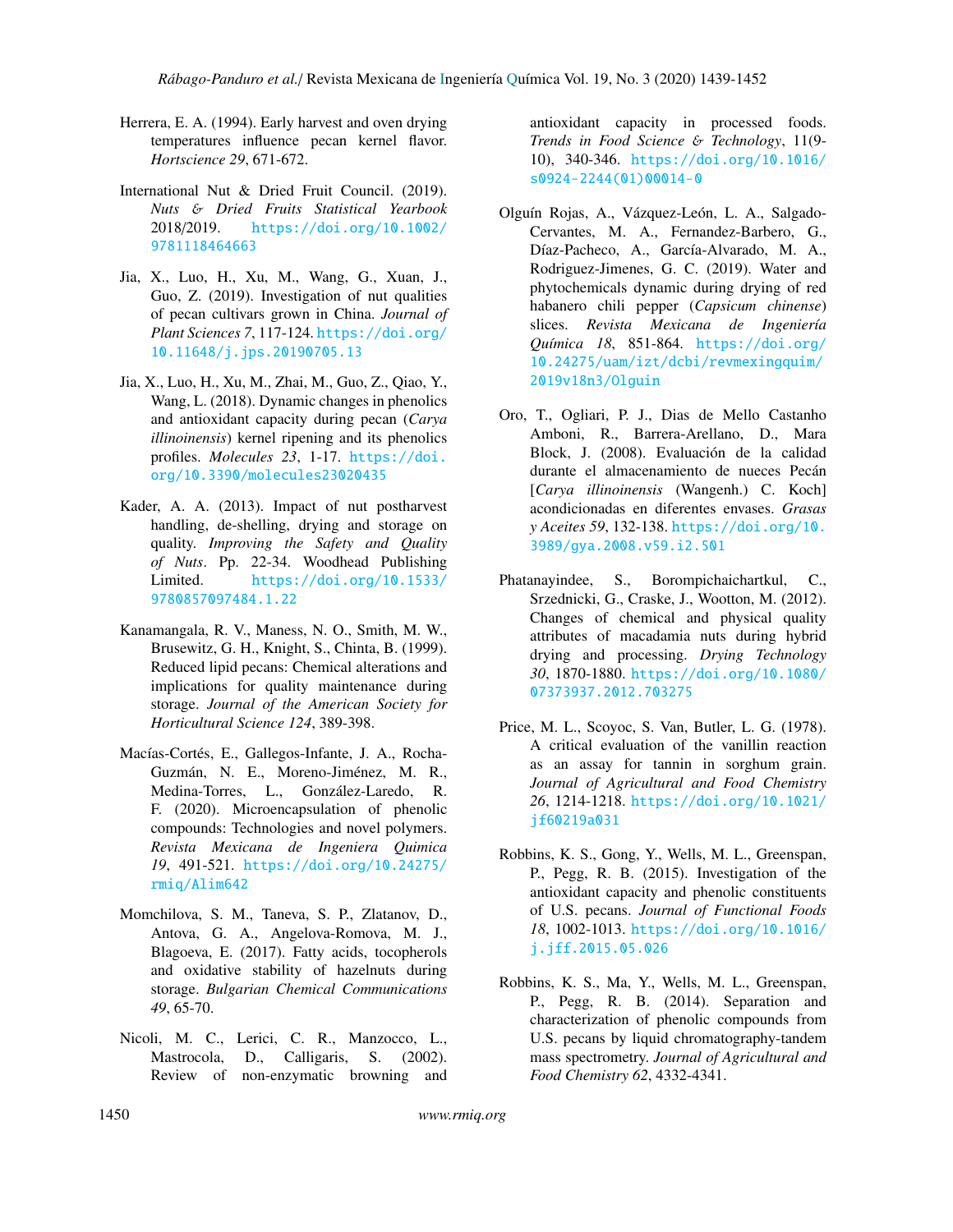- Roy, M. K., Koide, M., Rao, T. P., Okubo, T., Ogasawara, Y., Juneja, L. R. (2010). ORAC and DPPH assay comparison to assess antioxidant capacity of tea infusions: Relationship between total polyphenol and individual catechin content. *International Journal of Food Sciences and Nutrition 61*, 109-124. [https://doi.](https://doi.org/10.3109/09637480903292601) [org/10.3109/09637480903292601](https://doi.org/10.3109/09637480903292601)
- Santerre, C. R. (1994). Pecan processing. *Pecan Technology*. Pp. 49-67. Champman & Hall.
- Senter, S. D., Forbus, W. R. (1978). Leucoanthocyanidin oxidation in pecan kernels: relation to discoloration and kernel quality. *Journal of Food Science 43*, 128-134.
- Shahidi, F., John, J. A. (2010). Oxidation and protection of nuts and nut oils. *Oxidation in Foods and Beverages and Antioxidant Applications* (Vol. 1). Pp. 274-305. Woodhead Publishing Limited. [https://doi.org/10.](https://doi.org/10.1533/9780857090331.2.274) [1533/9780857090331.2.274](https://doi.org/10.1533/9780857090331.2.274)
- Shahidi, F., John, J. A. (2013). Oxidative rancidity in nuts. *Improving the Safety and Quality of Nuts*. Pp. 198-229. Woodhead Publishing Limited. [https://doi.org/10.](https://doi.org/10.1533/9780857097484.2.198) [1533/9780857097484.2.198](https://doi.org/10.1533/9780857097484.2.198)
- Shivakumar, A., Kumar, M. S. Y. (2018). Critical review on the analytical mechanistic steps in the evaluation of antioxidant activity. *Critical Reviews in Analytical Chemistry 48*, 214-236. [https://doi.org/10.1080/10408347.](https://doi.org/10.1080/10408347.2017.1400423) [2017.1400423](https://doi.org/10.1080/10408347.2017.1400423)
- Singleton, V. L., Rossi, J. A. (1965). Colorimetry of total phenolics with phosphomolybdicphosphotungstic acid reagents. *American Journal of Enology and Viticulture 16*, 144-158.
- Smeriglio, A., Barreca, D., Bellocco, E., Trombetta, D. (2017). Proanthocyanidins and hydrolysable tannins: occurrence, dietary intake and pharmacological effects. *British Journal of Pharmacology 174*, 1244-1262. [https://doi.](https://doi.org/10.1111/bph.13630) [org/10.1111/bph.13630](https://doi.org/10.1111/bph.13630)
- Troller, J. A., Christian, J. H. B. (2014). Lipid oxidation, changes in texture, color, and nutritional quality. *Water Activity and Food*. Pp. 69-85. [https://doi.org/10.1016/](https://doi.org/10.1016/b978-0-12-700650-5.50010-x) [b978-0-12-700650-5.50010-x](https://doi.org/10.1016/b978-0-12-700650-5.50010-x)
- U.S. Department of Agriculture. (2017). *USDA National Nutrient Database for Standard Reference.*
- Vazquez-Flores, A. A., Wong-Paz, J. E., Lerma-Herrera, M. A., Martinez-Gonzalez, A. I., Olivas-Aguirre, F. J., Aguilar, C. N., Wall-Medrano, A., Gonzalez-Aguilar, G. A., Alvarez-Parrilla, E., de la Rosa, L. A. (2017). Proanthocyanidins from the kernel and shell of pecan (*Carya illinoinensis*): Average degree of polymerization and effects on carbohydrate, lipid, and peptide hydrolysis in a simulated human digestive system. *Journal of Functional Foods 28*, 227-234. [https://doi.org/10.](https://doi.org/10.1016/j.jff.2016.11.003) [1016/j.jff.2016.11.003](https://doi.org/10.1016/j.jff.2016.11.003)
- Villarreal-Lozoya, J. E., Lombardini, L., Cisneros-Zevallos, L. (2007). Phytochemical constituents and antioxidant capacity of different pecan [*Carya illinoinensis* (Wangenh.) K. Koch] cultivars. *Food Chemistry 102*, 1241-1249. [https://doi.org/10.1016/j.foodchem.](https://doi.org/10.1016/j.foodchem.2006.07.024) [2006.07.024](https://doi.org/10.1016/j.foodchem.2006.07.024)
- Villarreal-Lozoya, J. E., Lombardini, L., Cisneros-Zevallos, L. (2009). Electron-beam irradiation effects on phytochemical constituents and antioxidant capacity of pecan kernels [*Carya illinoinensis* (Wangenh.) K. Koch] during storage. *Journal of Agricultural and Food Chemistry 57*, 10732-10739. [https://doi.](https://doi.org/10.1021/jf901719s) [org/10.1021/jf901719s](https://doi.org/10.1021/jf901719s)
- Wang, W., Jung, J., McGorrin, R. J., Traber, M. G., Leonard, S. W., Cherian, G., Zhao, Y. (2018). Investigation of drying conditions on bioactive compounds, lipid oxidation, and enzyme activity of Oregon hazelnuts (*Corylus avellana* L.). *LWT 90*, 526-534. [https://doi.](https://doi.org/10.1016/j.lwt.2018.01.002) [org/10.1016/j.lwt.2018.01.002](https://doi.org/10.1016/j.lwt.2018.01.002)
- Wu, X., Beecher, G. R., Holden, J. M., Haytowitz, D. B., Gebhardt, S. E., Prior, R. L. (2004). Lipophilic and hydrophilic antioxidant capacities of common foods in the United States. *Journal of Agricultural and Food Chemistry 52*, 4026-4037. [https://doi.org/](https://doi.org/10.1021/jf049696w) [10.1021/jf049696w](https://doi.org/10.1021/jf049696w)
- Yao, F., Dull, G., Eitenmiller, R. (1992). Tocopherol quantification by HPLC in pecans and relationship to kernel quality during storage. *Journal of Food Science 57*, 1194-1197. [https:](https://doi.org/10.1111/j.1365-2621.1992.tb11297.x)